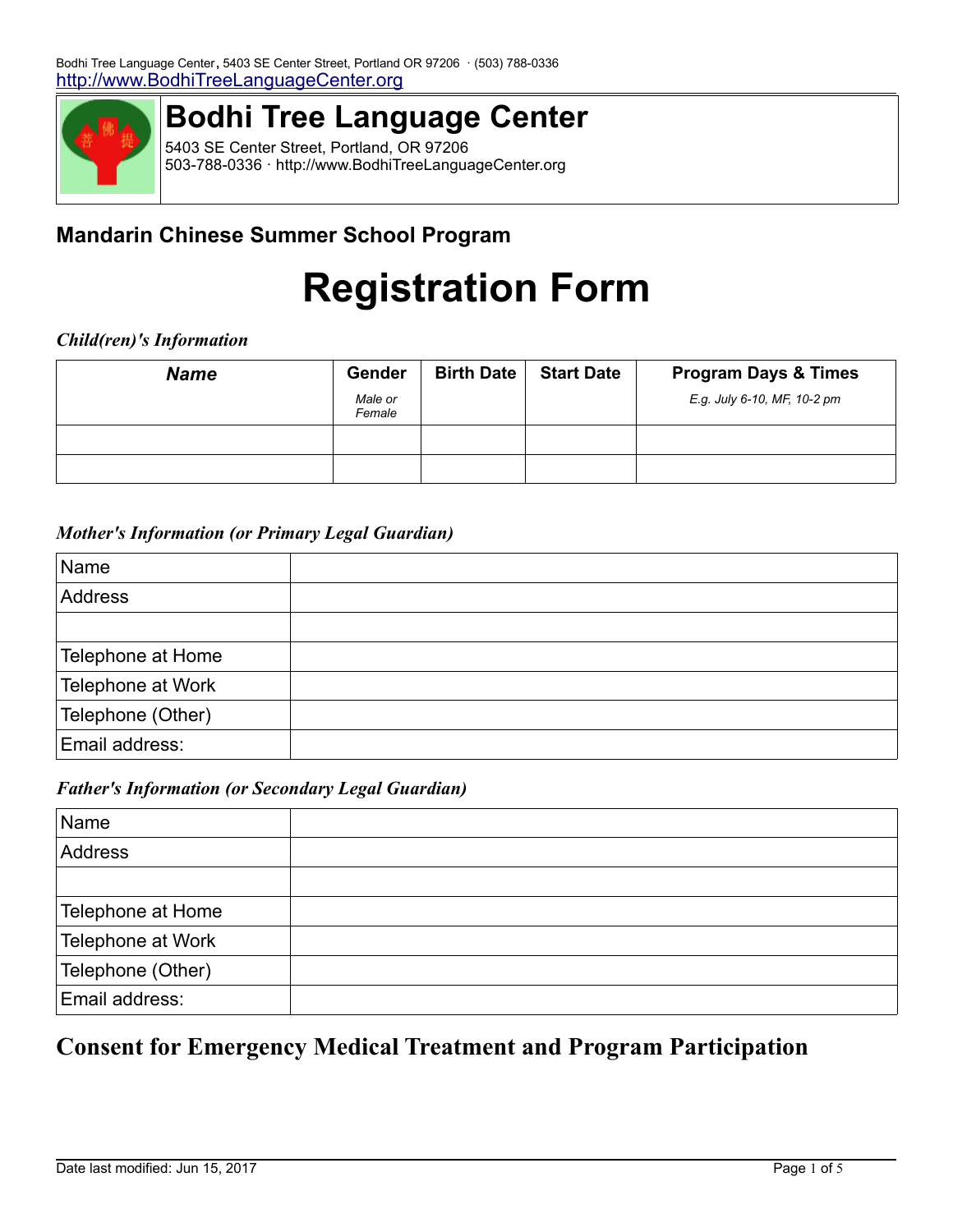I hereby authorize the Bodhi Tree Center (the "CENTER") to procure proper medical, dental, and hospital care for my CHILD, CHILD, **EXECUTE:** in the event of injury or illness while my child is in the care of the CENTER. I understand and agree that I am financially responsible for any care or services provided. I hereby waive all liability of the CENTER and its staff and from any and all accidents, mishaps, or other injuries not covered by the insurance in force. Also, I hereby grant permission for my child to participate in all activities of the CENTER. I agree to bring and call for my child promptly on the days and times that he/she is scheduled for. I understand that the CENTER cannot assume responsibility for children left at CENTER facilities before and after program hours. In case my child is ill or cannot attend, I agree to notify the school with as much advance notice as possible.

 $\mathcal{L}_\text{max}$  , and the set of the set of the set of the set of the set of the set of the set of the set of the set of the set of the set of the set of the set of the set of the set of the set of the set of the set of the

 $\mathcal{L}_\text{max}$  , and the set of the set of the set of the set of the set of the set of the set of the set of the set of the set of the set of the set of the set of the set of the set of the set of the set of the set of the

 $\mathcal{L}_\text{max}$  , and the set of the set of the set of the set of the set of the set of the set of the set of the set of the set of the set of the set of the set of the set of the set of the set of the set of the set of the

**Signature** of Parent of Legal Guardian Name of Above Signed (Please Print) Date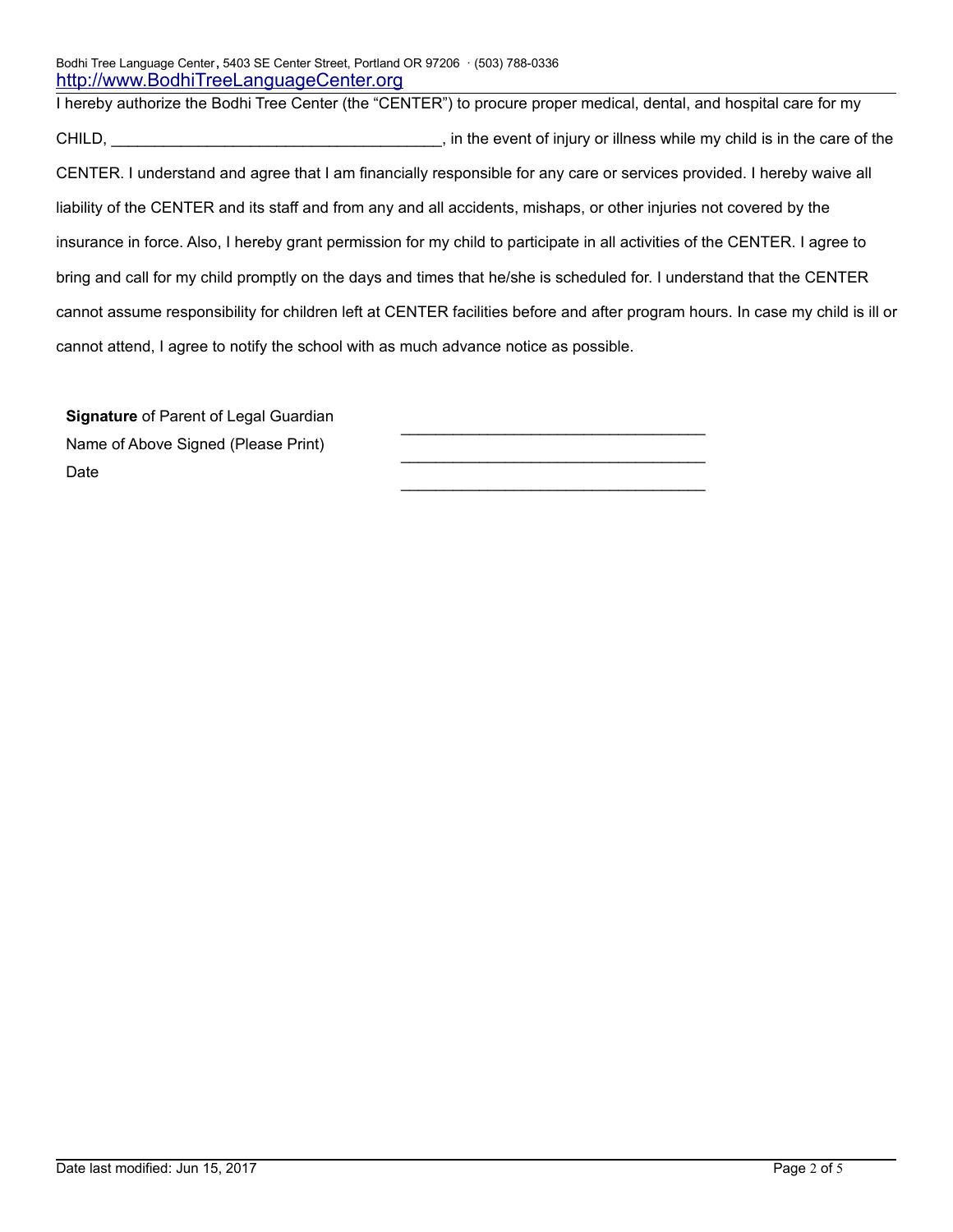## **Medical, Dental, and Emergency Contact Information**

| <b>Family Physician</b>           |  |
|-----------------------------------|--|
| <b>Address</b>                    |  |
| Telephone                         |  |
|                                   |  |
| <b>Family Dentist</b>             |  |
| Address                           |  |
| Telephone                         |  |
|                                   |  |
| <b>Insurance Carrier/Provider</b> |  |
| Policy Number and Group Number    |  |
|                                   |  |
| <b>Emergency Contact #1</b>       |  |
| Relationship to child             |  |
| Address                           |  |
| Telephone (Home)                  |  |
| Telephone (Work)                  |  |
| Telephone (Other)                 |  |
|                                   |  |
| <b>Emergency Contact #2</b>       |  |
| Relationship to child             |  |
| Address                           |  |
| Telephone (Home)                  |  |
| Telephone (Work)                  |  |
| Telephone (Other)                 |  |
|                                   |  |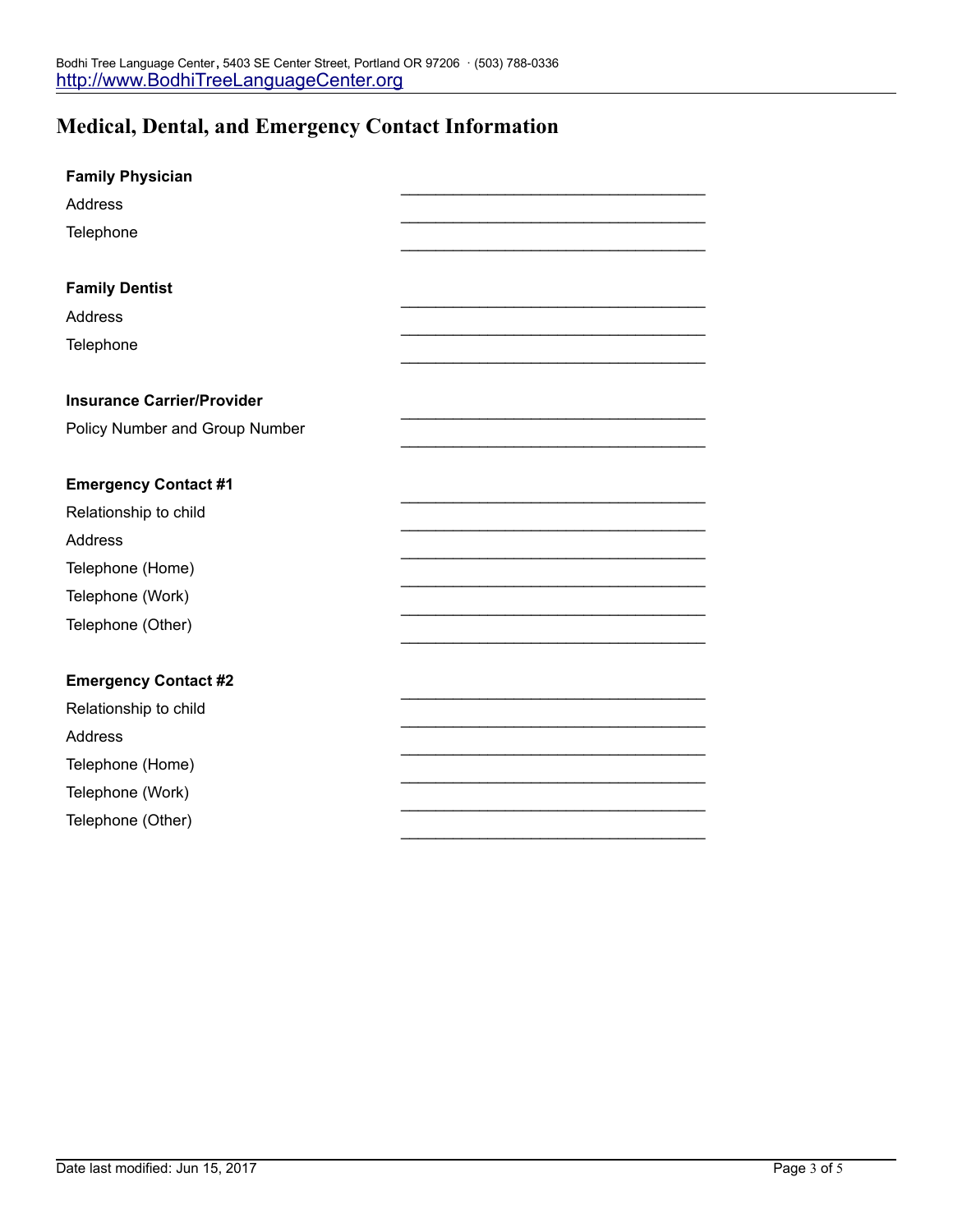## **Health History**

 $\_$ 

Does your child have any of the following health concerns or conditions? Please check all that apply:

| Allergies<br>Bowel/Bladder problems<br>Diabetes (attach diet)<br>Emotional/behavioral problems or learning concerns<br>Handicapping conditions | Physical injuries (recent)<br>Seizure disorders<br>Skin problems<br>Vision/Hearing problems<br>Other chronic or recent illness or surgical<br>procedure |
|------------------------------------------------------------------------------------------------------------------------------------------------|---------------------------------------------------------------------------------------------------------------------------------------------------------|
| Hay fever<br>Heart problems                                                                                                                    |                                                                                                                                                         |

Please provide specific information about any above identified health concern, including indications about treatment needed while your child is participating at the CENTER:

 $\mathcal{L}_\mathcal{L} = \{ \mathcal{L}_\mathcal{L} = \{ \mathcal{L}_\mathcal{L} = \{ \mathcal{L}_\mathcal{L} = \{ \mathcal{L}_\mathcal{L} = \{ \mathcal{L}_\mathcal{L} = \{ \mathcal{L}_\mathcal{L} = \{ \mathcal{L}_\mathcal{L} = \{ \mathcal{L}_\mathcal{L} = \{ \mathcal{L}_\mathcal{L} = \{ \mathcal{L}_\mathcal{L} = \{ \mathcal{L}_\mathcal{L} = \{ \mathcal{L}_\mathcal{L} = \{ \mathcal{L}_\mathcal{L} = \{ \mathcal{L}_\mathcal{$ 

 $\mathcal{L}_\text{max} = \mathcal{L}_\text{max} = \mathcal{L}_\text{max} = \mathcal{L}_\text{max} = \mathcal{L}_\text{max} = \mathcal{L}_\text{max} = \mathcal{L}_\text{max} = \mathcal{L}_\text{max} = \mathcal{L}_\text{max} = \mathcal{L}_\text{max} = \mathcal{L}_\text{max} = \mathcal{L}_\text{max} = \mathcal{L}_\text{max} = \mathcal{L}_\text{max} = \mathcal{L}_\text{max} = \mathcal{L}_\text{max} = \mathcal{L}_\text{max} = \mathcal{L}_\text{max} = \mathcal{$ 

 $\mathcal{L}_\text{max} = \mathcal{L}_\text{max} = \mathcal{L}_\text{max} = \mathcal{L}_\text{max} = \mathcal{L}_\text{max} = \mathcal{L}_\text{max} = \mathcal{L}_\text{max} = \mathcal{L}_\text{max} = \mathcal{L}_\text{max} = \mathcal{L}_\text{max} = \mathcal{L}_\text{max} = \mathcal{L}_\text{max} = \mathcal{L}_\text{max} = \mathcal{L}_\text{max} = \mathcal{L}_\text{max} = \mathcal{L}_\text{max} = \mathcal{L}_\text{max} = \mathcal{L}_\text{max} = \mathcal{$ 

 $\mathcal{L}_\text{max} = \mathcal{L}_\text{max} = \mathcal{L}_\text{max} = \mathcal{L}_\text{max} = \mathcal{L}_\text{max} = \mathcal{L}_\text{max} = \mathcal{L}_\text{max} = \mathcal{L}_\text{max} = \mathcal{L}_\text{max} = \mathcal{L}_\text{max} = \mathcal{L}_\text{max} = \mathcal{L}_\text{max} = \mathcal{L}_\text{max} = \mathcal{L}_\text{max} = \mathcal{L}_\text{max} = \mathcal{L}_\text{max} = \mathcal{L}_\text{max} = \mathcal{L}_\text{max} = \mathcal{$ 

 $\mathcal{L}_\text{max} = \mathcal{L}_\text{max} = \mathcal{L}_\text{max} = \mathcal{L}_\text{max} = \mathcal{L}_\text{max} = \mathcal{L}_\text{max} = \mathcal{L}_\text{max} = \mathcal{L}_\text{max} = \mathcal{L}_\text{max} = \mathcal{L}_\text{max} = \mathcal{L}_\text{max} = \mathcal{L}_\text{max} = \mathcal{L}_\text{max} = \mathcal{L}_\text{max} = \mathcal{L}_\text{max} = \mathcal{L}_\text{max} = \mathcal{L}_\text{max} = \mathcal{L}_\text{max} = \mathcal{$ 

 $\mathcal{L}_\mathcal{L} = \{ \mathcal{L}_\mathcal{L} = \{ \mathcal{L}_\mathcal{L} = \{ \mathcal{L}_\mathcal{L} = \{ \mathcal{L}_\mathcal{L} = \{ \mathcal{L}_\mathcal{L} = \{ \mathcal{L}_\mathcal{L} = \{ \mathcal{L}_\mathcal{L} = \{ \mathcal{L}_\mathcal{L} = \{ \mathcal{L}_\mathcal{L} = \{ \mathcal{L}_\mathcal{L} = \{ \mathcal{L}_\mathcal{L} = \{ \mathcal{L}_\mathcal{L} = \{ \mathcal{L}_\mathcal{L} = \{ \mathcal{L}_\mathcal{$ 

Date of child's last **tetanus booster**:

Does your child have any activity restrictions? If so, please specify:

 $\mathcal{L}_\text{max}$  , and the contract of the contract of the contract of the contract of the contract of the contract of the contract of the contract of the contract of the contract of the contract of the contract of the contr

 $\mathcal{L}_\text{max}$  , and the contract of the contract of the contract of the contract of the contract of the contract of the contract of the contract of the contract of the contract of the contract of the contract of the contr

\_\_\_\_\_\_\_\_\_\_\_\_\_\_\_\_\_\_\_\_\_\_\_\_\_\_\_\_\_\_\_\_\_\_\_\_\_\_\_\_\_\_\_\_\_\_\_\_\_\_\_\_\_\_\_\_\_

Does your child have any dietary restrictions or needs (e.g. cannot eat eggs or nuts, is vegetarian, etc.)? If so, please

specify:

Please list any and all other pertinent health information that we should know about: